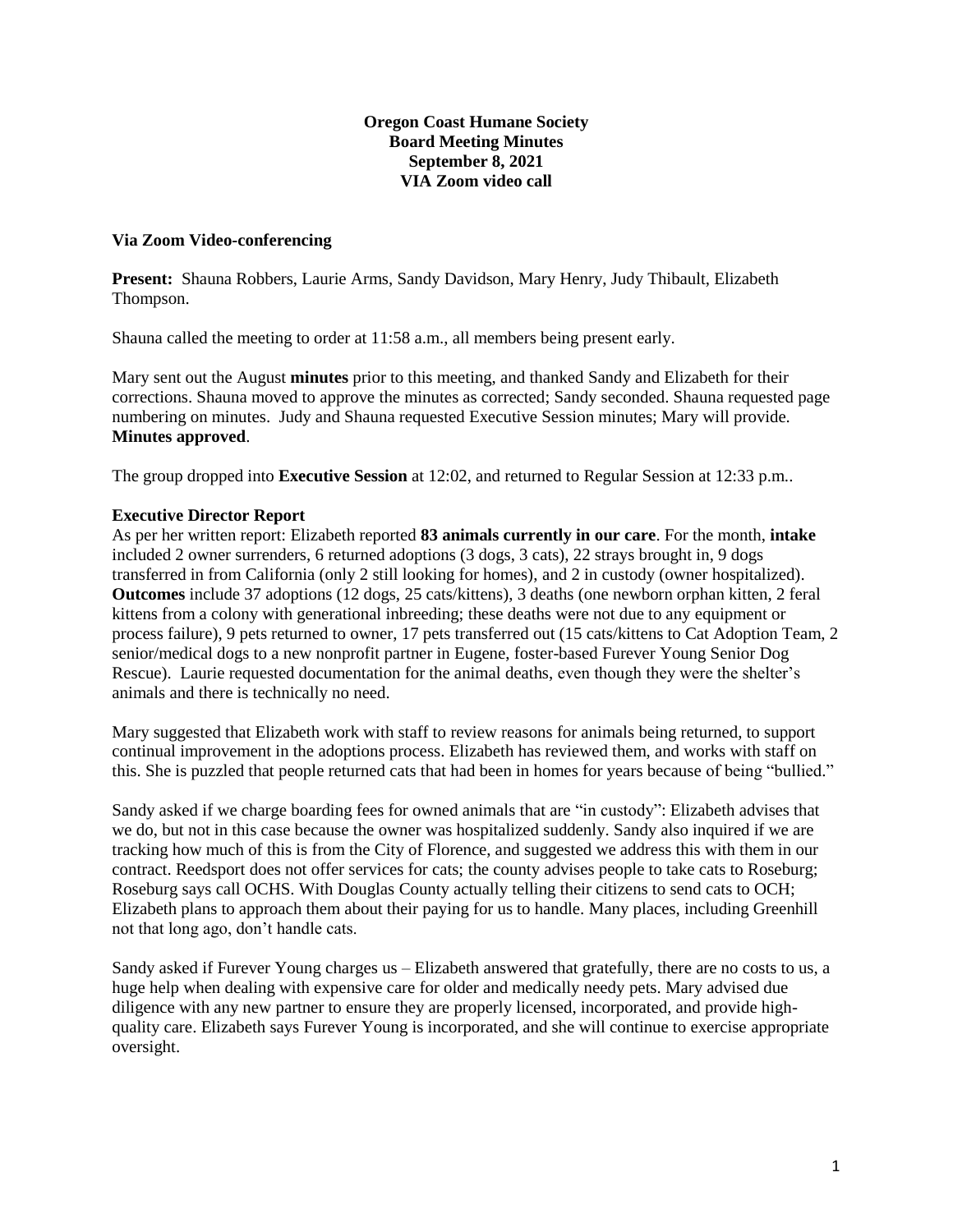**Event and public outreach** updates include an **online concert by Dan Chadburn & Tom Nichols** planned for Sunday, Oct. 10th at 3pm Pacific, as well as a fundraiser in collaboration with **another local nonprofit – more details to follow.**

Concert organizers wondered if we receive donor information if they use Facebook to fundraise, but we can't, per Beth Hatcher. They will create about 3 minutes of videos about OCHS to include in the concert, with Elizabeth and at the shelter. Board members could also volunteer to create content. Elizabeth is working on media, which the organizers appreciate. Elizabeth will meet next week with the *Siuslaw News* to plan an article on lost dogs (such as Great Danes reported in Mapleton), and will photograph a **check presentation by Goodwill** for the newspaper as well. The intern who did the great article about Moshow has left, and we are working with Chantelle the editor and another reporter – Elizabeth knows both through Rotary and Kiwanis. We are also starting **Grounds & Hounds** online coffee and merchandise sales, and will receive 20% of sales when customers use our link. **New radio ads** have started; Elizabeth asked for feedback or suggestions for future ads. Our **EBay store** is ready to go live once they approve our materials. Jill Ann, who is staffing this project, has done 20 years of EBay, and described the set up as "quite a process." She is currently working from her house in Mapleton, but Elizabeth will move her to town so others can help, especially as Lynne retires.

Shauna asked if we had any upcoming **vet clinics**. Elizabeth answered that they are on hold right now. Dr. Schaad is addressing health needs and selling his vet clinic. Judy asked whether he will help again when he is retired, and Elizabeth says this is likely. Elizabeth continues to actively recruit other veterinary resources. She is working to connect with a Portland group that did a mash clinic in Roseburg, but hasn't heard back from them yet. We have been added to the shelters Oregon State's veterinary college will assist, but they have weight restrictions and need animals that can be handled. Cat Adoption Team will take kittens who aren't fixed. Our OSHA trainer, who is also our Covetrus rep, provided a list of 4 vets that Elizabeth is working to contact. She had also reached out to a list of Oregon relief vets, to no avail. There is a nationwide shortage of vets and vet techs. It is also hard to get vets to relocate to Florence: petfriendly housing is difficult to secure, and we can't compete with VCA and Banfield on pay or benefits. Mary asked if Elizabeth has been in contact with Feral Cat Coalition of Oregon, and wondered if we could partner with Oregon Humane Society's "second chance" program that assists about 100 shelters. Elizabeth will follow up with Mary outside meeting

**The shelter** is currently serving clients **by appointment only**, and is **closed from noon until 1pm** for lunch. Elizabeth reported a community member's concern about the lunch closure, and the board expressed support for the decision, given current circumstances. Elizabeth stays in the building over lunch and goes outside to greet people who show up at the shetler, and volunteers answer the phones. This change is important to assure that staff take required lunch periods, but only temporary as we work to stabilize our staffing. Mary thinks it is important to communicate the policy, perhaps by moving the information up to the top of the home page, if possible. Laurie says have gotten "hits" on FB saying people like the decision and acknowledge the need.

In **thrift store** operations, we have had some staffing and volunteer changes, and are currently **seeking additional volunteers.** We have lost our Easter Seals participant and are awaiting a new one we requested. The kitchen move is being reassessed because we currently don't have strong coverage for the Annex.

Efforts continue to secure a retail space for our **Christmas store**. Elizabeth says she thinks it could fit in the Annex, but understands that it is smaller than ideal. She requested ideas for alternative sites, and will follow up on several suggestions. She had a good conversation with West Coast Realty, stressing the value to owners to showcase their property and our willingness to pay rent if necessary. The board discussed options. We could continue utilizing the garage if we don't find another venue, oe use the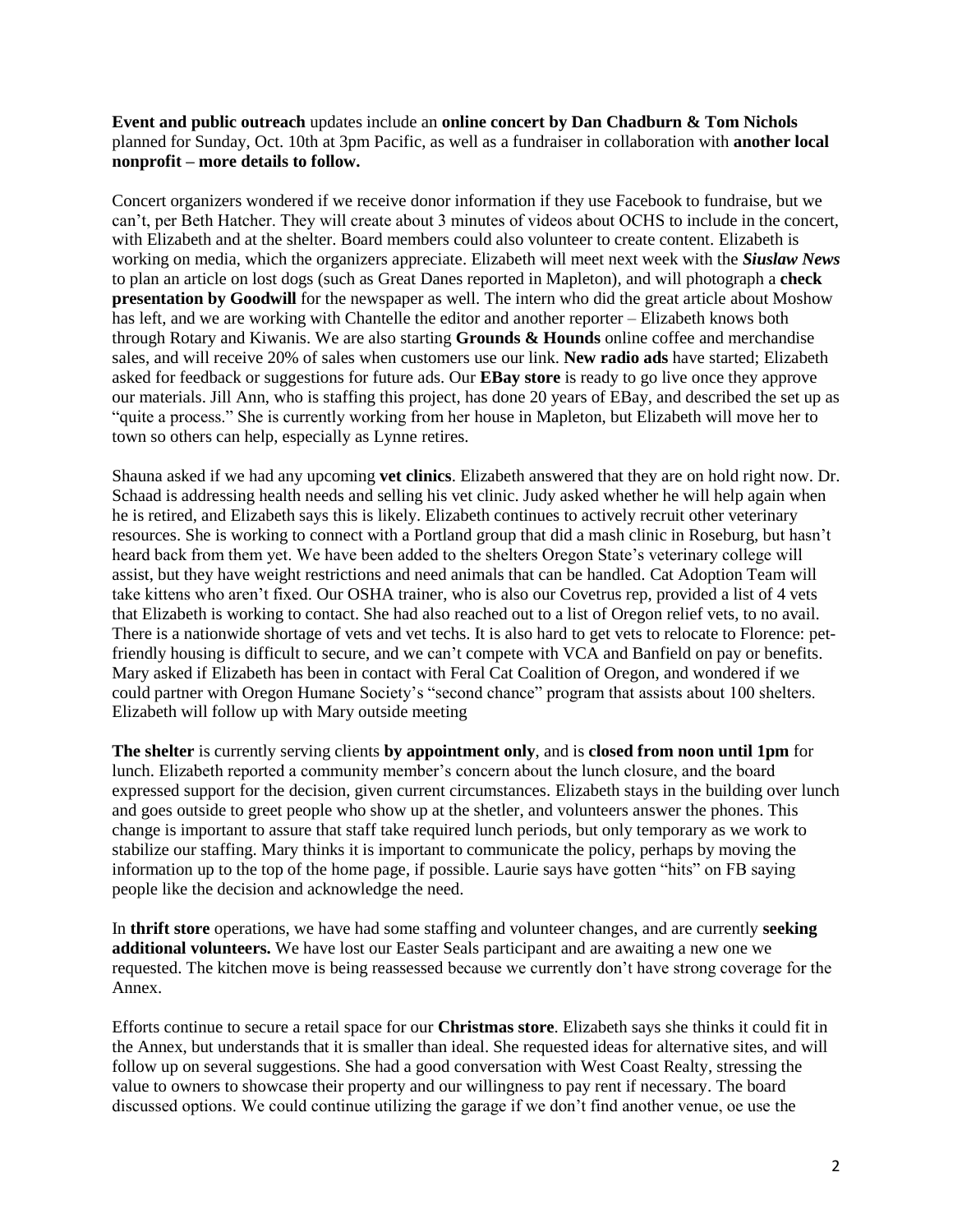Annex for the Christmas Store for a few months, utilizing volunteers who have only come in for this project in the past. This would avoid having to staff three areas at once. Laurie explained that she and Nancy Hayes took turns running it last year, and Beth Sherman was also a key volunteer. Elizabeth notes that we are seeing fewer volunteers during COVID – just one application this week. Summer people are also leaving for the winter. Elizabeth and Laurie will review volunteers list to find additional personnel for the Christmas Store

The **splash tub** was installed over Labor Day weekend, and looks great! We look forward to utilizing it for fundraising, networking and more. A contractor's worker was injured during the installation, but Elizabeth assured the board that this will come under the contractor's workers' comp policy. Manny has been coming to shelter Mondays, painting and doing finishing touches, trim, etc. Please thank him for this.

Our **new kennels** have arrived, but we need someone to install them. The original volunteer isn't available until October, so Elizabeth asked the board for ideas or suggestions about people who might be able to assist. Elizabeth sent a thank you to Todd Larsen, who came over 2 days in row with his forklift and unloaded the kennels from the truck. She also asked f he knew where we could find installation help (volunteer, or even contract), and will keep us posted. Previous referrals haven't worked out. We prefer licensed and bonded contractors, but are open to other competent help since the kennels came with detailed instructions. Laurie suggested asking Manny for suggestions; Elizabeth will follow up.

Work to update the **website** is ongoing. It's a big project, but progress is being made. Elizabeth thanked Mary for helping review some of the new copy. Judy asked about Spiderlink's contributions. Elizabeth responded that they have laid out the front pages for each section, and are waiting for us to provide content. The new pages look good but much work remains. Elizabeth sees further progress being made in about 3 weeks.

We had several donations in response to our recent **newsletter**; Elizabeth is calling to thank the donors.

Finally, Elizabeth reported a bittersweet celebration of Linus the cat's birthday, his  $12<sup>th</sup>$  at the shelter.

Laurie volunteered to work Saturdays at the thrift store to free up Elizabeth's time. They will follow up outside the meeting.

**President's Report**: - Shauna is working on a plaque and will send it out to the board for input. She is in touch with Jill Ann, who will transfer EBay items from Shauna's house next week. Shauna is actively seeking Christmas store venues, preferably on 101 or Kingwood, and requests suggestions be routed to Elizabeth. Suggestions included a space next to Ron's Paint and the Saxon Building, but it doesn't have restrooms. Perhaps port-a-potties could be used? Elizabeth will follow up.

**Vice President 's Report**: Judy working on finishing the internal audit.

**Treasurer's Report**: Sandy reported that, after several years, Kelly Hancock has taken over from Jeff Turk as our property manager on the lease from Lane County. Kelly asked if we had done a survey of the proposed new lease area, and Sandy asked Kelly to provide a letter authorizing the survey so that we can proceed. OCHS will pay for the survey.

Shauna and Elizabeth advised Sandy that our work with John Webb is complete except for a final settlement. Elizabeth dropped off faucets we are not using.